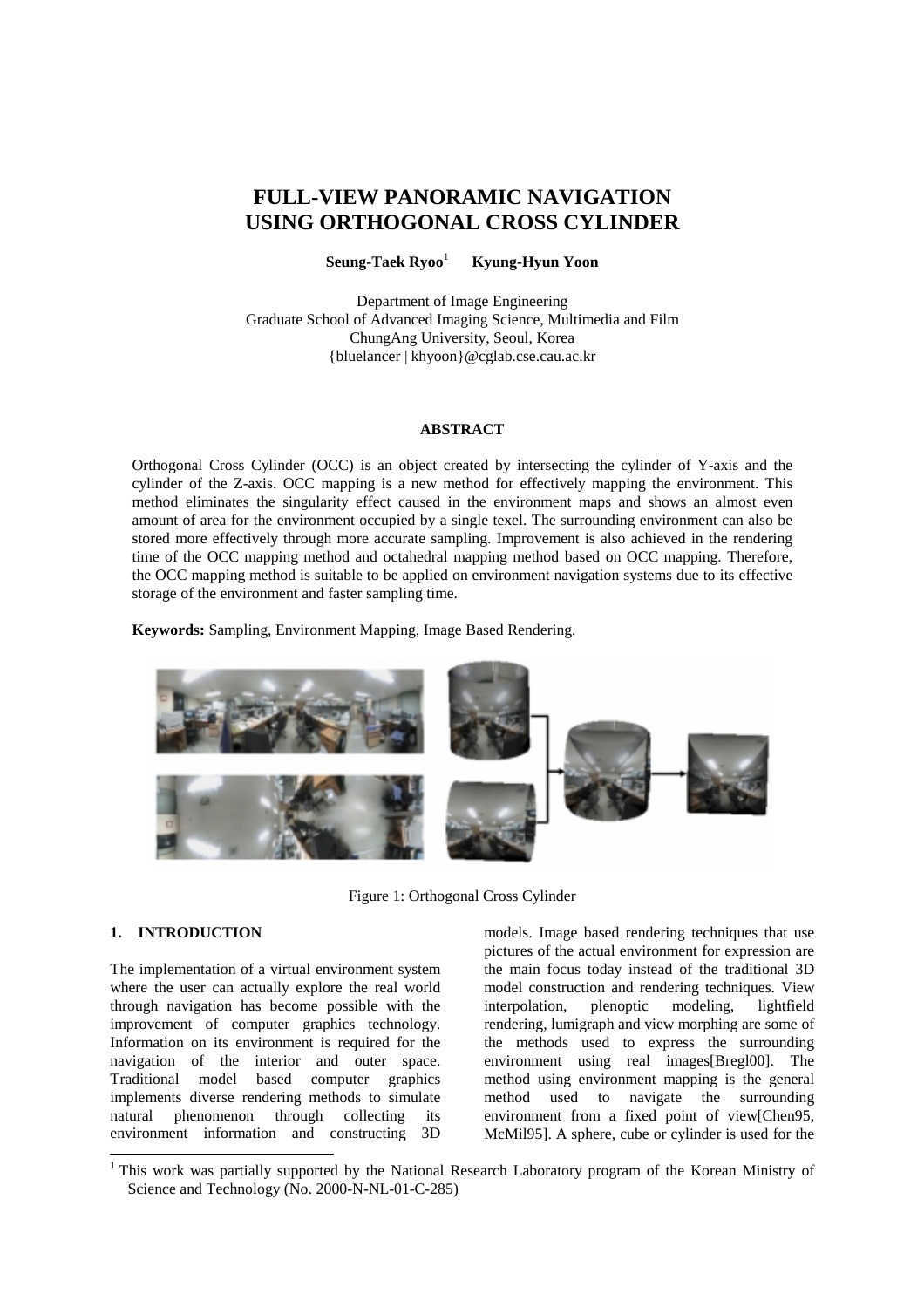environment mapping but these methods may cause sampling problems in the process of the projecting 3D space to 2D space.

The Orthogonal Cross Cylinder (OCC) map which would eliminate such sampling problem and store the environment information more effectively is suggested in this study. An OCC map can eliminate such singularity effect caused in an environment map and effectively store the surrounding environment (Fig. 1). OCC mapping has the two following characteristics. The area subtended by a texel of the environment map is almost even in the OCC map. It also eliminates the singularity problem caused at the pole. It also stores the surrounding environment more effectively and can also be used to obtain a high-resolution image using cheaper tools than other methods.

This paper is composed of the following parts. The environment mapping method, used to express the surrounding environment, and a method for creating a panoramic image, that forms the environment map, are examined as well as the advantages and disadvantages of using such method. The method for constructing an OCC map from a synthetic scene and a real scene is and the properties of OCC mapping are explained in the following chapter. The method for storing the OCC map more effectively, rendering method used for expressing the OCC, and an example of an OCC mapping implementation are presented before presenting the final conclusion.

# **2. RELATED WORK**

# **2.1 Environment Mapping**

Environment mapping is a method of adding realism to a scene by using special texture indexing methods. This method refers to the process of reflecting a surrounding environment in a shiny object and environment mapping was originally introduced as a cheap alternative to ray tracing. In image-based rendering, the virtual viewer replaces the shiny object and that part of the map intercepted by viewer's field of vision is presented to him as a twodimensional projection. Environment map-ping is essentially the process of pre-computing a texture map and then sampling texels from this texture during the rendering of a model. The texture map is a projection of 3D space to 2D space. The ways to project a 3D surface to a 2D surface are sphere mapping, latitude mapping, cube mapping, cylindrical mapping and paraboloid mapping [Mizut00, Zimmo00, Blyth99].

Blinn/Newell Latitude Mapping used a latitudelongitude map indexed by the reflected ray[Blinn76]. The texture map's U coordinate represents longitude (from 0 to 360 degrees) and V coordinate represents latitude (from -90 to 90 degrees). Latitude-longitude map's distortion will become apparent if the environment map is applied to planar objects with consistent neighborhood relationships such as a mirror. An object with curved surfaces will alleviate the distortion inherent in the environment map image Furthermore, there is a singularity in the mapping at the pole.

 Sphere mapping is a type of environment mapping in which the irradiance image is equivalent to that which would be seen in a perfectly reflective hemisphere when viewed using an orthographic projection. Sphere mapping use a single texture image. This means that look-ups are fast and the environment is represented compactly. But, there is a singularity in the mapping at the outer edge and it does not use all the texture in the texture map. There is a waste of texture memory.

Cube mapping was invented by Ned Greene in 1986[Green86]. The cube map stores the environment as six textures. Each texture represents the view out of one face of the cube as seen from the center of the cube. Cube map is easier to generate than a sphere map and less distortion those other mappings. But, Cube mapping requires indexing through several textures to compose the final image. Also, the discontinuity is introduced by the edges of the map and result in seams along the object

For cylindrical mapping, a cylinder can be easily unrolled into a simple planar map. The surface is without boundaries in the azimuth direction. One shortcoming of a projection on a finite cylindrical surface is the boundary conditions introduced at the top and bottom[McMil95].

Dual paraboloid environment mapping was invented in 1998 by Wolfgang Heidrich and Hans-Peter Seidel[Heidr98]. The dual-paraboloid mapping requires two textures to store the environment, one texture for the front environment and another texture for the back environment. The underlying geometry of the mapping is based on a parabola which has the desirable property of containing a single point of focus for incoming rays. Dual-paraboloid map compared to the sphere map approach are better sampling of the texture environment, the elimination of sphere mapping's sparkle artifacts. But, constructing the dual-paraboloid map requires warping two textures instead of just one and it requires two rendering passes or the use of multitexturing. Also, almost 25% the pixels are not used and edge pixels between maps need to perform special blending in order to reduce artifacts from using two maps.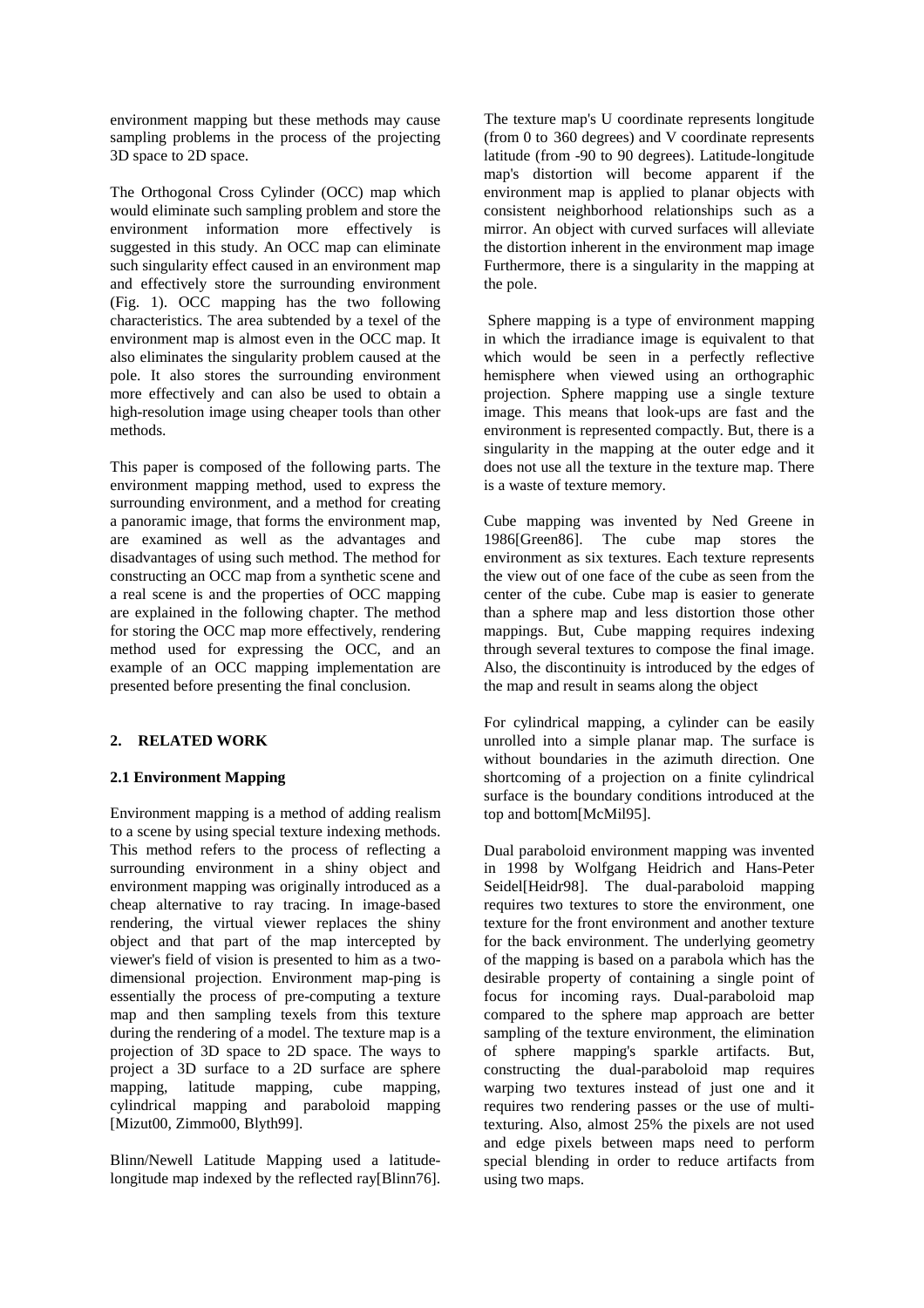OCC mapping is a new type of mapping that would eliminate the singularity problem occurring at the pole of the environment map and the problem of the size of the area (solid angle) subtended by a texel of environment map being various. The properties of OCC mapping is presented in chapter 4.

# **2.2 Wide Angle Image**

Panorama is an unbroken view of a surrounding area. Namely, panorama is an unusually wide picture that shows at least as much width-ways as the eye is capable of seeing. Many different methods have been developed for creating panoramic images. One of the methods is to stitch together the images obtained by rotating a camera from a single point of view[Szeli97, Telle98]. Another is to capture the image a single line at a time using a panoramic camera and then align them[Hartl94]. Panoramic images of high resolution can be obtained at a reasonably cheap price using these methods but cannot obtain a full panoramic image containing its entire surrounding environment. In other words, although it is possible to obtain the whole area for the horizontal field of view, the vertical wider field of view cannot be obtained through this method. The camera should be pitched up and down from a fixed point of view to acquire the cylindrical panoramic images, which will be stitched together to obtain the wider field of view. This restricts the use of rotating systems to static scenes and non real-time application.

Another way is to use a lens with a wide range of view such as a fish eye lens[Xiong97]. A panoramic image can be obtained using fewer images than the above-mentioned method with this method but the process for calculating the deformation on the image becomes complicated and there is an extra cost for the wide-angle lens. The biggest problem with this method is that the resolution decreases as the field of view increases through the use of the wide-angle lens.

Another method is to directly acquire the image reflected on a single camera looking off a single nonplanar mirror to acquire a wider field of view[Nayar97]. All the images of the surrounding environment can be obtained quickly using this method. However, it is difficult to acquire an image with high-resolution, and the scene must also be very brightly illuminated.

In this paper, a wide-angle lens has been attached to the camera for acquiring an image that rotates around 360 degrees to obtain an image of the whole environment at a reasonably cheaper cost. The acquired image is reproduced as a panoramic image through a panorama tool[Dersc01] developed by Helmut Dersch and an image editor.

# **3. ORTHOGONAL CROSS CYLINDER**

The Orthogonal cross cylinder has been developed for evenly sampling the environment map by the pixels on the screen and its effective storage while maintaining the characters of the cylindrical map. It is an object created by intersecting the XZ cylinder of Y-axis and the XY cylinder of the Z-axis (Fig. 1). The process of expressing the surrounding environment using an OCC mapping consists of creating a XZ & XY cylindrical map, reproducing the OCC map through eliminating redundancy, and rendering through OCC map sampling (Fig. 2).



Figure 2: The step of OCC mapping

The environment map is created using a virtual line camera in the environment made up three dimensionally when created off computer generated images and using the stitching algorithm when created off real-world images. The XZ & XY cylindrical maps created through these methods would contain ineffective samples that overlap. Therefore, a step for eliminating such redundant samples is required in the process for constructing a more effective OCC map. The OCC map is composed in a way to be compatible with other environment maps. An image can be created in any direction through rendering based on texture mapping and ray casting using the OCC map created,

# **3.1 Creation of OCC Map**

#### **3.1.1 Synthetic Scene**



Figure 3: The setting up of virtual camera and XZ & XY cylindrical map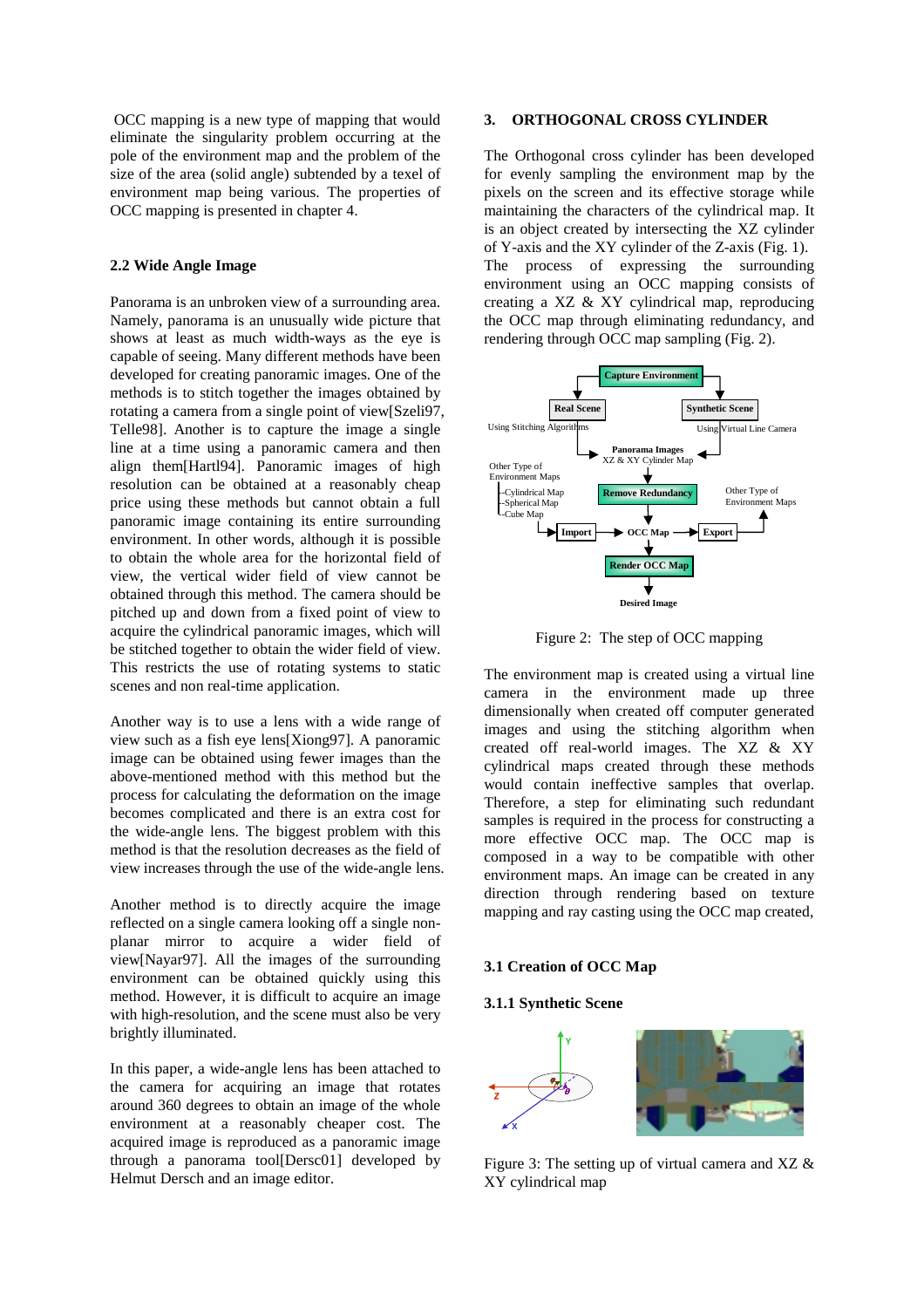

Figure 4: Creation of OCC map from real scene

A three dimensional geometry model for the surrounding environment, rendering system and a virtual-line camera are required to create an OCC map from a virtual space. An OCC map consists of a XZ cylindrical map and a XY cylindrical map. The XZ cylindrical map rotates the virtual camera 360 degrees against the Y-axis from a single fixed point of view and the XY cylindrical map rotates it 360 degrees against the Z-axis from the same point of view (Fig. 3). The degree and speed of movement is maintained when rotating the virtual camera to create the image and a center strip is abstracted from the obtained image-buffer. The strips that have been obtained through this method are aligned to form a cylindrical map. The vertical and horizontal FOV of the camera must be maintained at 90 degrees because the size and range of the object within the scene is altered by the camera's FOV and the whole surrounding environment can be obtained only when the FOV of the cylindrical map is larger than 90 degrees, just as in constructing a cube map.

The following relations should be considered upon storage of the XZ and the XY cylindrical map. First of all, the relationship between the radius (*r* ) and the height ( *h* ) of the cylinder should be as followed [Ryoo01].

$$
h = 2r \tan \frac{FOV}{2} \tag{1}
$$

The relationship between the width  $(w)$ , height  $(h)$ and the radius  $(r)$  of the cylinder when the FOV is set to 90 degrees, defined by Eq. 1, of the cylinder is as followed.

$$
w = \pi h \quad \because w = 2\pi r, \ h = 2r \tag{2}
$$

Therefore, the cylindrical map should always be stored in a way that the relationship between width and height of XZ & XY cylindrical maps be  $w = \pi h$ .

#### **3.1.2 Real Scene**

In this study, the Sony DCR-TRV20 digital camcorder, a tripod and a semi fish-eye lens have been used to obtain an image of the surrounding environment from a real scene. The process of creating an OCC consists of acquiring the image of the surrounding environment, stitching of the acquired image, transforming the XZ and XY cylindrical map and the removing the hole in the transformed cylindrical map.

Fig. 4 is a flow diagram of the process to construct an OCC from a real scene. An image is acquired by pitching up the camera, with a semi fisheye lens attached to it using tripod, by 30 degrees from the horizontal plane and taking the six images by rotating anti-clockwise around the Y-axis in 30 degrees interval. The camera is then pitched down by 30 degrees from horizontal plane and rotated around the Y-axis to acquire the six images in 30-degree interval. Finally, the bottom and the top of the scene after the tripod has been removed are captured as an image.

The images acquired from the first rotation are stitched together as a cylindrical map using the panorama tool. The images acquired from the next rotation are put together to form the second cylindrical map. A panoramic image with a wide angle can be obtained by stitching two different cylindrical maps together in the same way. However, the panoramic image obtained through this method cannot include its entire surrounding environment due to the lack of information on its surrounding environment around each pole. The panoramic images are transformed into a XZ and a XY cylindrical map to resolve this problem. The transformed XZ cylindrical map produces a perfect solution by acquiring all the necessary information on its surrounding environment whereas the solution from the XY cylindrical map would have holes due to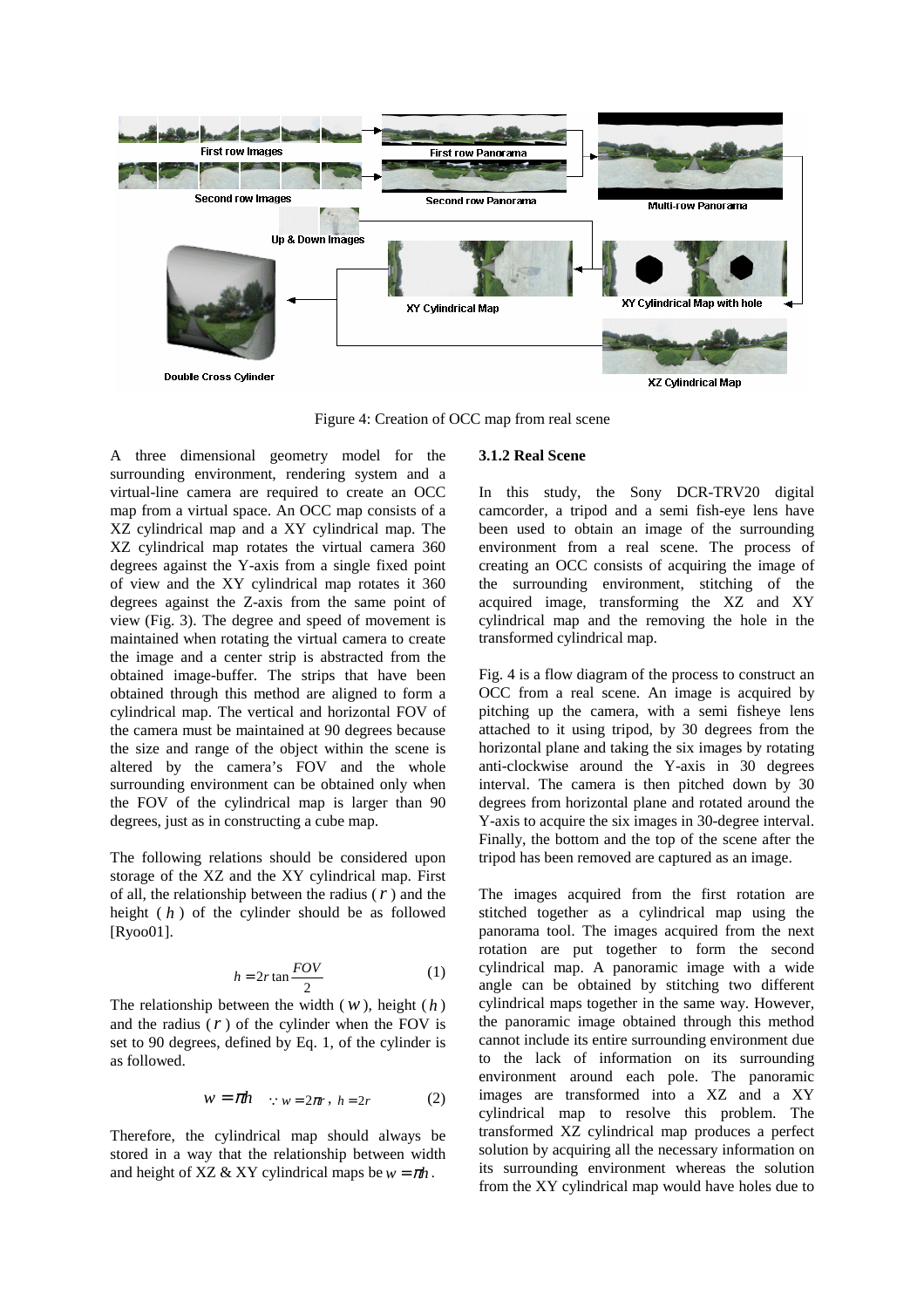the lack of information on the top and bottom of the image. These holes can be filled by using the image of the top and bottom acquired in the first step of the process and an image-editing program. The environment map has been edited using a layer-based photo-shop program.

OCC can be constructed using the XZ & XY cylindrical maps created through this process. However, the XZ and XY cylindrical maps used to create the OCC are not suitable to be used as OCC maps because they contain redundant environment data. This problem is discussed in the following chapter.

#### **3.2 The Shape of OCC Map**

The XZ and XY cylindrical maps used to create the OCC have a problem of containing redundant data on the environment. The Intersected area of the XZ and the XY cylindrical map has to be obtained and only the area actually used for the OCC mapping should be stored to avoid such redundancy. The various types of map used for constructing the OCC map effectively are explained below.

#### **3.2.1 Intersection between XZ and XY Cylinder**

An equation for the determining the intersection between the XZ cylinder and the XY cylinder is required for each cylinder. The equation is as followed.

XZ Cylinder: 
$$
X^2 + Z^2 - 1 = 0
$$
  
XY Cylinder:  $X^2 + Y^2 - 1 = 0$  (3)

The relationship will be defined as follows by inserting the intersection point between the two functions, (a, b, c), into Eq. 3.

$$
b^2 = c^2 \Rightarrow \pm b = \pm c \tag{4}
$$

An arbitrarily chosen coordinate of  $P(X, Y, Z)$  will be mapped onto coordinate  $(\theta, v)$  through the following relationship.

$$
\theta = \tan^{-1} \frac{Z}{X} = \cos^{-1} \frac{X}{\sqrt{X^2 + Z^2}} \quad 0 \le \theta < 2\pi
$$
  

$$
v = \frac{Y}{\sqrt{X^2 + Z^2}} \quad -1 < v < 1 \tag{5}
$$

The intersection point can be expressed as  $(\pm \sqrt{1-\xi^2}, \pm \xi, \pm \xi)$  by substituting b and c with  $\xi$  in Eq. 4. The intersection area can be expressed with following equation by applying the intersection points on Eq. 5.

$$
\theta = \cos^{-1} \sqrt{1 - \xi^2} \quad v = \xi \tag{6}
$$

The intersection area of the XZ & XY cylinder can be defined as following function through substituting  $\xi$  with  $\nu$  from Eq. 6.

$$
v = \pm \sin \theta \tag{7}
$$

The following relationship can be obtained by normalizing Eq. 7 while taking the radius of the cylinder into account.

$$
\theta = r \cos^{-1} \sqrt{\frac{r^2 - \xi^2}{r}} \quad v = \xi + r
$$

$$
v = r \pm r \sin \frac{\theta}{r}
$$
(8)

#### **3.2.2 Storage of OCC Map**



Figure 5: Various environment map using OCC

 The easiest way of mapping the OCC onto a 2D screen coordinate is to use the XZ & XY cylindrical map. However, since the two cylindrical maps contain redundant environment data, it is necessary to discard such redundancy beforehand (Fig. 5-b). This cylindrical map has an ineffectiveness of having 35% of its storage space left as an empty space. The XZ & XY cylindrical map is similar in its shape to a clover with four leaves (Fig. 5-c). Each end of the leaf of the clover meets at a single point. A map that maps the right side and the left side of the OCC (Fig. 5-d) and a map that maps the front and the back side of the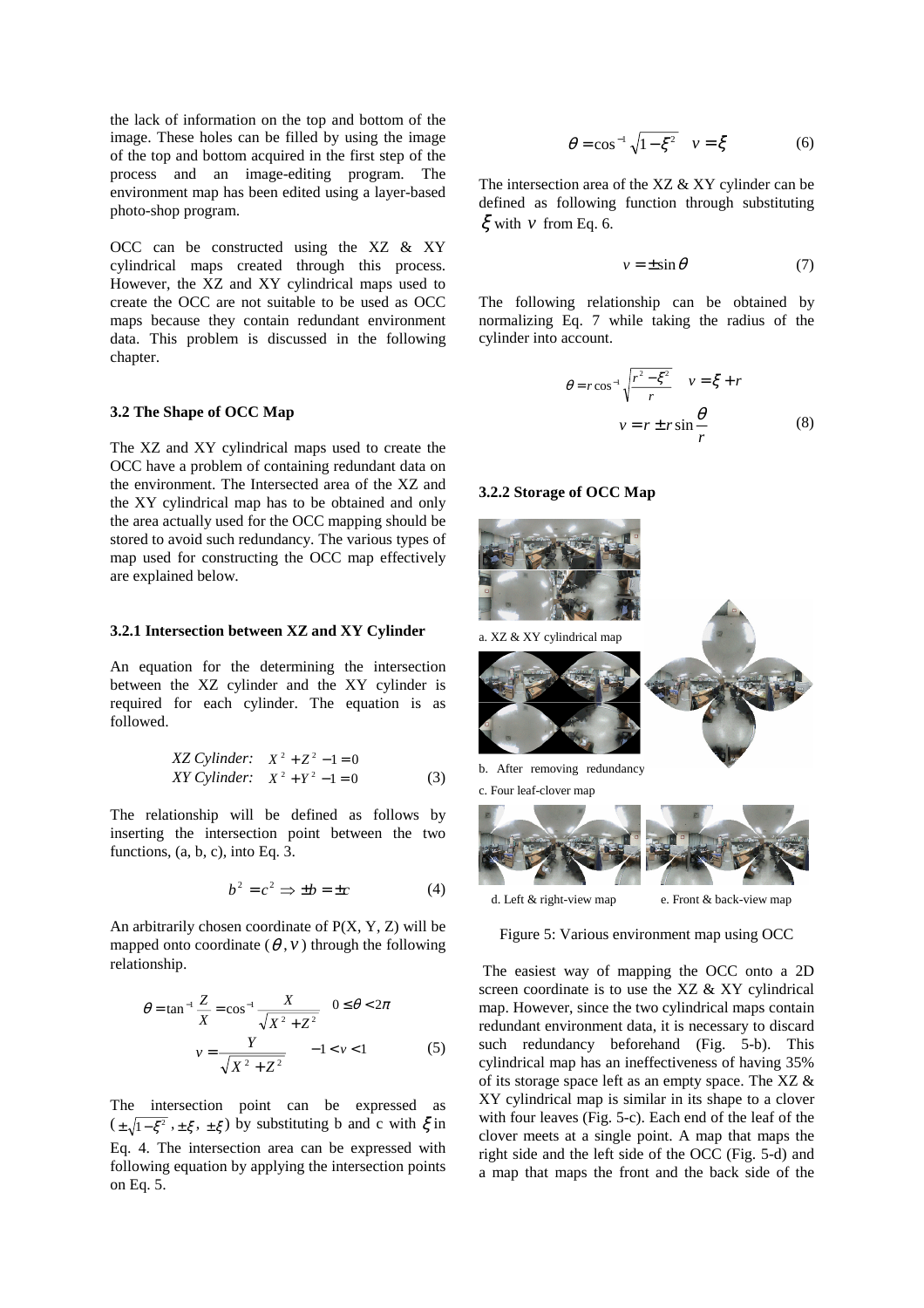OCC (Fig. 5-e) can be constructed through this character of the OCC map. The space for storing the samples needed to construct an OCC can be reduced by 25% and the waste of space can be reduced by 19% through this method.

The front and the back side of the map can be used through warping for even more effective use of space (Fig. 6). The octahedral map is formed through warping the pixels towards the straight line to fill the space left empty in the front and the back-view map.



Figure 6: Creation of Octahedral Map

# **3.3 Rendering of OCC Map**

A method of mapping the texture onto an actual 3D model and a ray casting method of sampling the texel onto the corresponding screen pixel of the OCC map has been used for rendering the image using the OCC map.

#### **3.3.1 Texture Mapping (Model Transformation)**



Figure 7: OCC rendering using texture mapping

Texture mapping is a method of mapping the necessary texture from the OCC map by modelling the OCC three dimensionally using the XZ cylinder and the XY cylinder (Fig. 7). The OpenGL has been used for 3D modelling and texture mapping to implement the algorithm. A model transformation method of rotating the actual model to acquire the required image from the point of view has been used in this method. Model transformation has an advantage of being able to observe the object freely, regardless of the up vector.

# **3.3.2 Ray Casting (Viewing Transformation)**

Ray casting is a method of sampling the texel onto the screen coordinate using the OCC and the intersection of the ray. This method consists of ray creation, intersection of the ray and the object, and the texel sampling for the intersection. The ray is obtained through the viewing coordinate and the view plane. The intersection of the ray and the OCC consists of the intersection of the ray and the XZ cylinder and the intersection of the ray and the XY cylinder.

Fig. 8 shows the process of testing the intersection between the XZ cylinder and the ray.



Figure 8: Intersection between the ray and XZ cylinder

The following is the equation used for obtaining the texel (u, v) of the XZ cylinder intersecting with the ray.

$$
u = r\theta \quad v = y + r \quad \theta = \cos^{-1}\frac{x}{r} \tag{11}
$$

The intersection can be obtained from the XY cylinder using the same kind of the equation. The intersection point with the smaller s value, the point that forms the ray, is sampled onto the actual screen coordinate as the texel. The issue of how to sample the texel is the most important process in raycasting[Heckb89].



Figure 9: Texel sampling

Point sampling, U interpolation, V interpolation, and the UV interpolation methods have been used to sample the points in this study. Fig. 9 shows the resulting image obtained by implementing each method. The aliasing effect has been removed from the original image by UV interpolation method.

A method of transforming the point of view instead of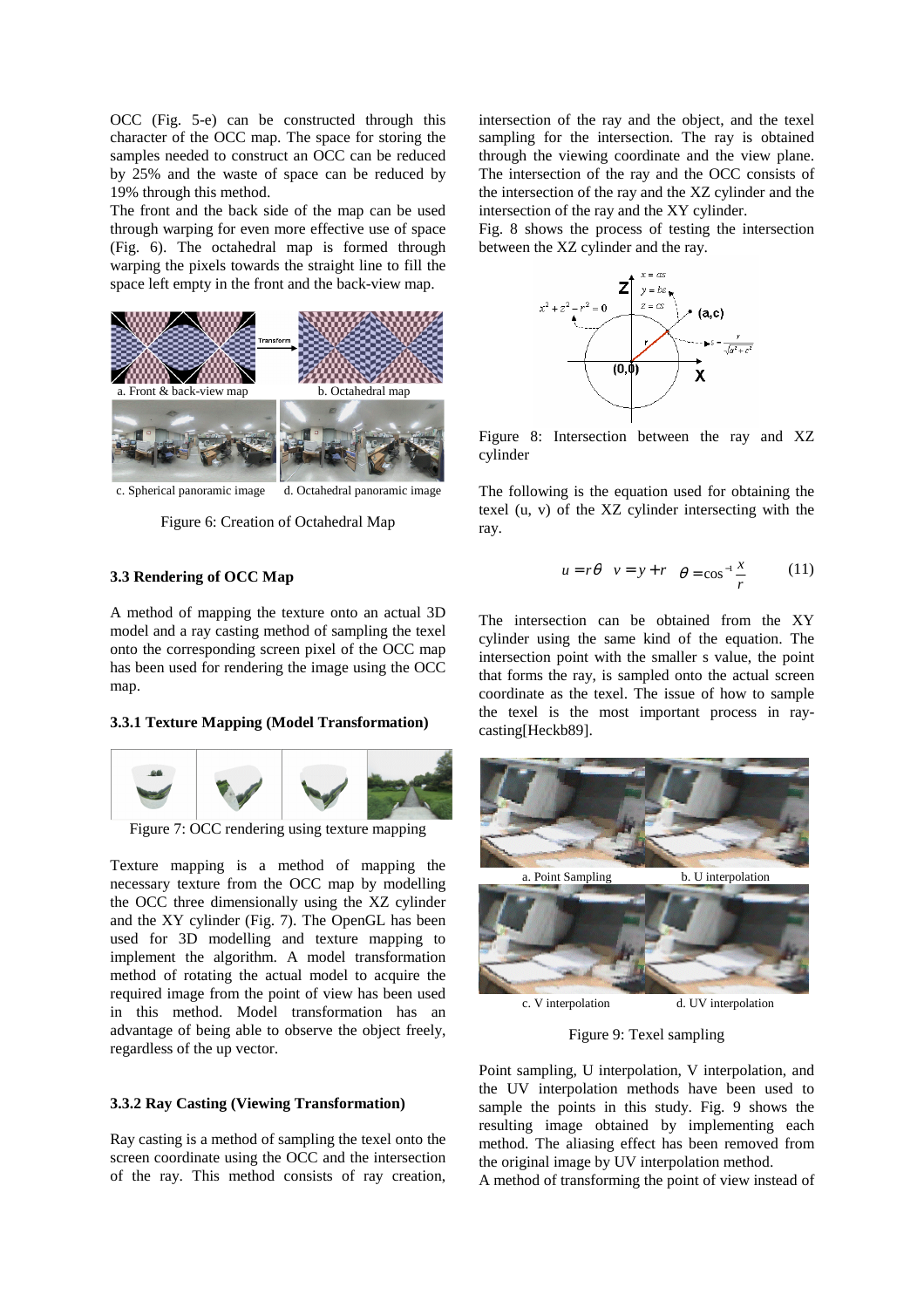the object has been used for rendering to rotate and zoom in on the surrounding environment in ray casting. A sudden change in the image may occur in the transformation of the point of view, due to its inability to express the up vector at the pole. To prevent such effect, the range of the pitch has been limited from the pole by considering the fact that actual humans cannot accomplish a complete pitch in looking around his/her surrounding environment.

# **4. COMPARING OF THE CHARACTERISTICS**

# **4.1 Comparing Sampling Pattern**

The accuracy of each map has been evaluated by comparing the texture area corresponding to a certain solid angle and the solid angle corresponding to each texel, in this study.

The size of the area that the screen pixel occupies is more even at the pole and near the equator for the OCC map and the octahedral map than the spherical map, as shown in Fig. 10.



Figure 10: Comparing the area that the screen pixels occupy

Also, the solid angle for each texel has been calculated to measure the effectiveness of the sampling on each map. The solid angle of the texel for the cube map, cylindrical map, spherical map, OCC map and the octahedral map have been each measured in this study. The solid angle is expressed as the area that the ray has been projected onto the sphere for each texel.

|  | Table 1: Comparing solid angle |  |
|--|--------------------------------|--|
|  |                                |  |

|              | Sample # | Solid Angle |          |          |          |          | Covered |
|--------------|----------|-------------|----------|----------|----------|----------|---------|
|              |          | Total       | Min.     | Max      | Avg.     | Dev.     | Area    |
| Cube         | 239756   | 12.573205   | 0.000019 | 0.000100 | 0.000052 | 0.000020 | 100%    |
| Cylinder(90) | 125600   | 8.888219    | 0.000036 | 0.000100 | 0.000071 | 0.000021 | 71%     |
| Sphere       | 197192   | 12.566737   | 0.000001 | 0.000100 | 0.000064 | 0.000031 | 100%    |
| OCC          | 159764   | 12.559790   | 0.000036 | 0.000100 | 0.000079 | 0.000019 | 100%    |
| Octahedron   | 197192   | 12.566234   | 0.000023 | 0.000100 | 0.000064 | 0.000020 | 100%    |

Table 1 shows the minimum and maximum value, average value and the deviation of the solid angle on each map. The average value expresses the average value of the solid angle that a single texel represents. If the average value is small, the area of the

environment that the texel represents is of a small size and vice versa. The deviation value represents the change in the value of the solid angle. The change in the value of the angle becomes more even as the deviation value becomes smaller. Therefore, an effectively sampled map would have a large average value and a small distribution value. The cube map has the smallest average value of all the maps, but has a small deviation value which causes little change in the value of the solid angle of a texel. The cylindrical map shows a good sampling pattern with a large average value and a small distribution value, but has a problem of not being able to express all the area. The spherical map has a sampling pattern that shows a rapid decrease of the value for the solid angle at the pole and a large different in the value between the minimum and maximum value of the solid angle. The OCC map has the best sampling pattern of them all, with the largest average value and the smallest distribution value.

A spectrum color table has been used to visually express the difference between the solid angle of each texel for the various maps, instead of using the grey shade color table, in Fig. 11-a. Fig. 11 shows that OCC map provides the best sampling pattern which expresses the surrounding environment most effectively.



Figure 11: Solid angle per single texel

# **4.2 Comparing the Rendering time**

The OCC map and the octahedral map, explained in the previous chapters, is used to perform a rapid and accurate sampling of the texels through an equation that maps 3D space onto a 2D plane. The rendering time of the spherical mapping, OCC mapping, and octahedral mapping have been compared through the resolution and four types of rendering methods to evaluate the performance of this method. We have implemented texture mapping module in C++ using the ray casting (texel sampling) method mentioned